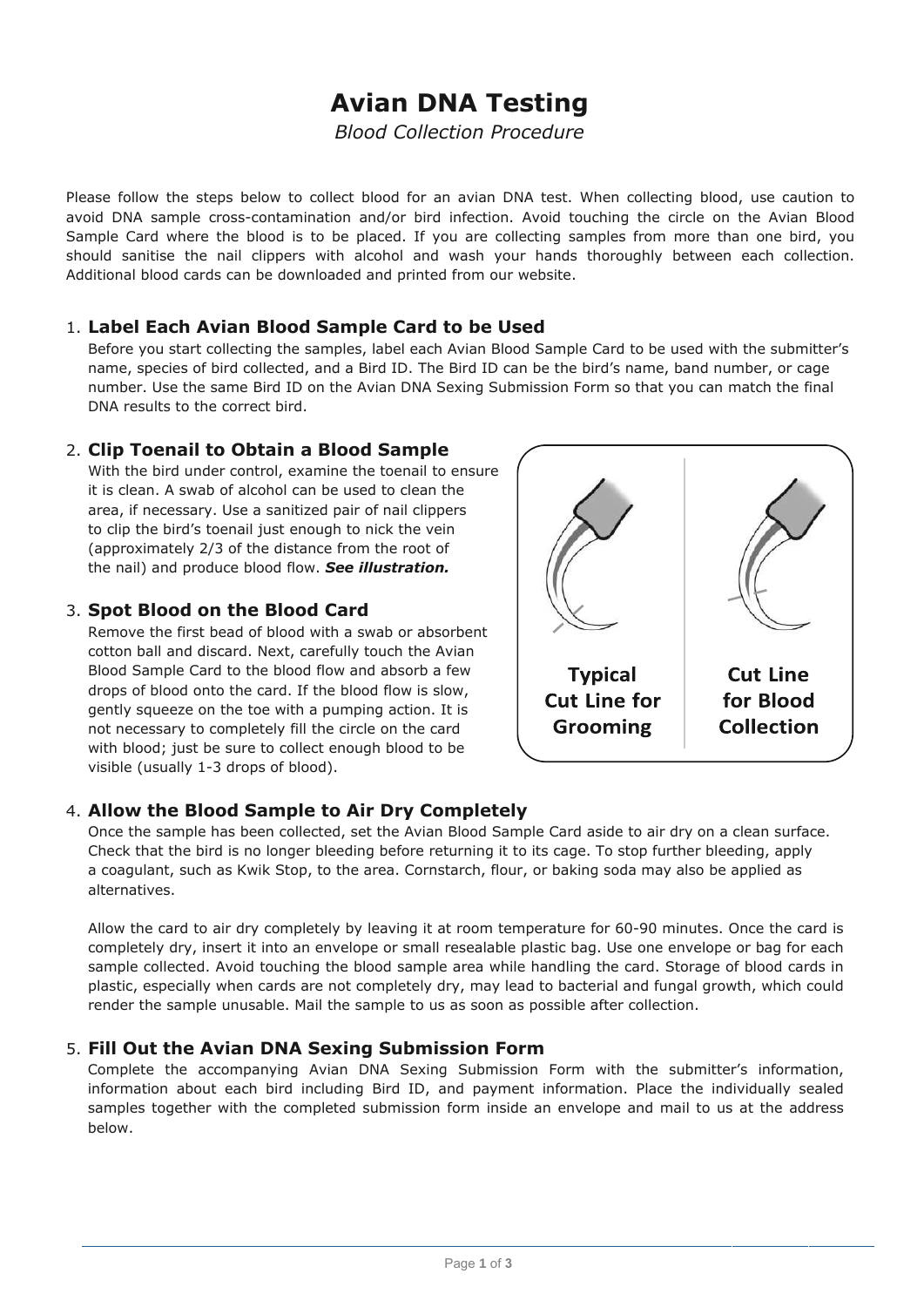# **Avian DNA Testing**

*Blood Sample Cards* 

These cards can be used for Avian DNA Testing. Simply print on any ink jet or laser printer and cut along the dotted lines to separate the individual cards. Please refer to the **Avian Sample Collection Procedure – Blood Collection** document for instructions on sample collection. Also, please complete the **Avian DNA Sexing Submission Form**.